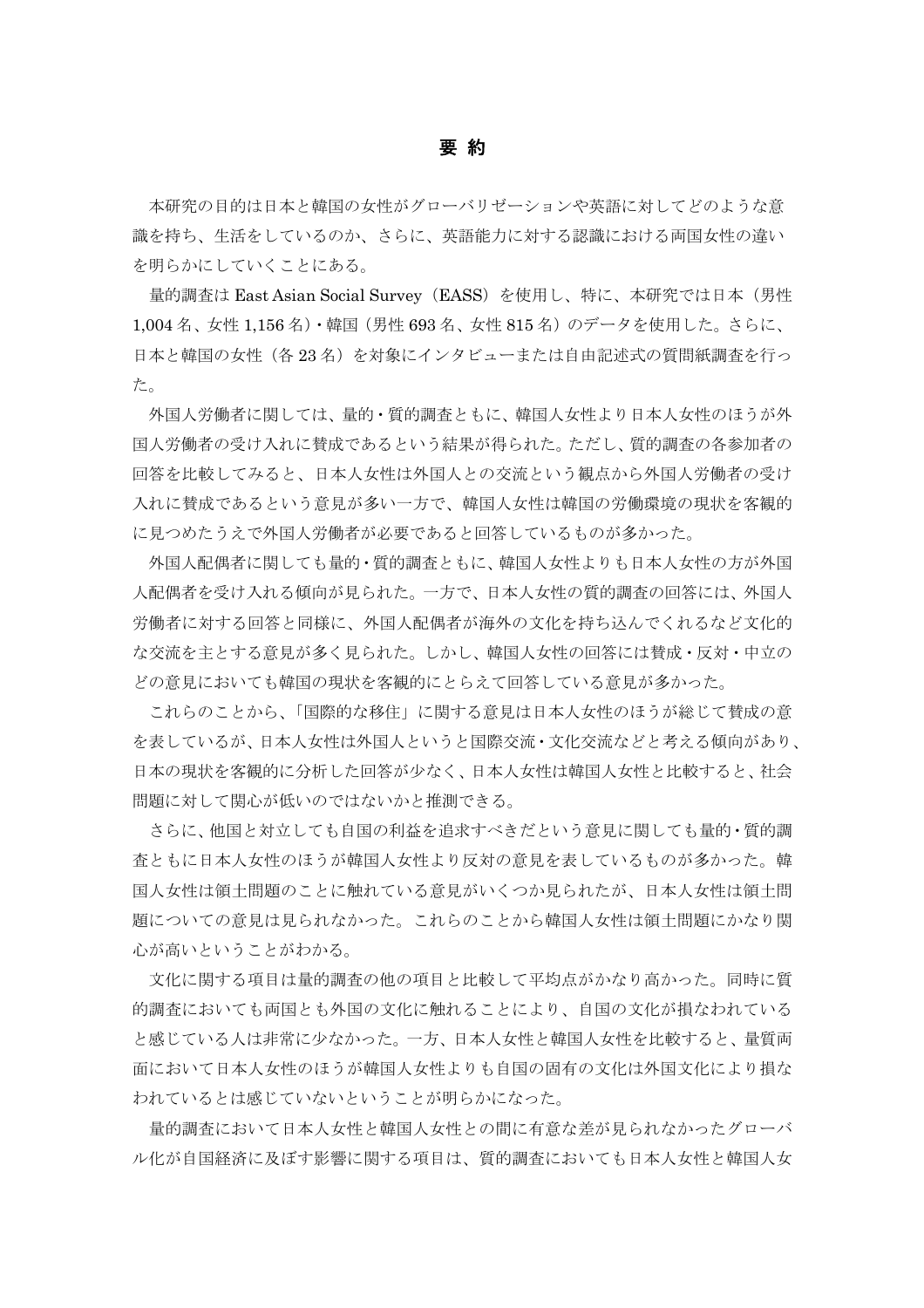性の間に回答の差はあまり見られなかった。一方で、グローバル化が雇用に対して及ぼす影 響と外国製品の輸入の制限に関しては量的調査では日本人女性と韓国人女性の間に有意な 差が見られなかったが、質的調査では韓国人女性のほうが、グローバル化は自国の雇用機会 にとって良いことだと思っており、さらに、韓国の経済状況を考えると外国製品の輸入を制 限すべきではないと考えていることが明らかになった。すなわち、これらの項目のみ量的調 査と質的調査の結果が異なった。

英語能力に関しては、韓国人女性の方がすべての英語能力において有意に高い得点を示 していた。一方、年齢別に調べてみると、年齢が低いほど項目 60B「英語でおしゃべりする ことはできますか」と項目 60C「英語で手紙を書くことはできますか」において韓国人女性 のほうが有意に高い得点を示しており、60 歳以上になると項目 60A「英字新聞の短い記事 を読むことができますか」においては日本人女性のほうが有意に高い得点を示していた。

最後に、質的調査の結果から両国ともほとんどの女性が、英語が必要であると感じている ことがわかった。すなわち、グローバル化の諸側面に対しては両国においてかなりの認識の 違いが見られたが、英語の必要性に関しては両国の多くの女性が、 英語が必要であると感 じており、両国の認識にあまり違いがみられないことが明らかになった。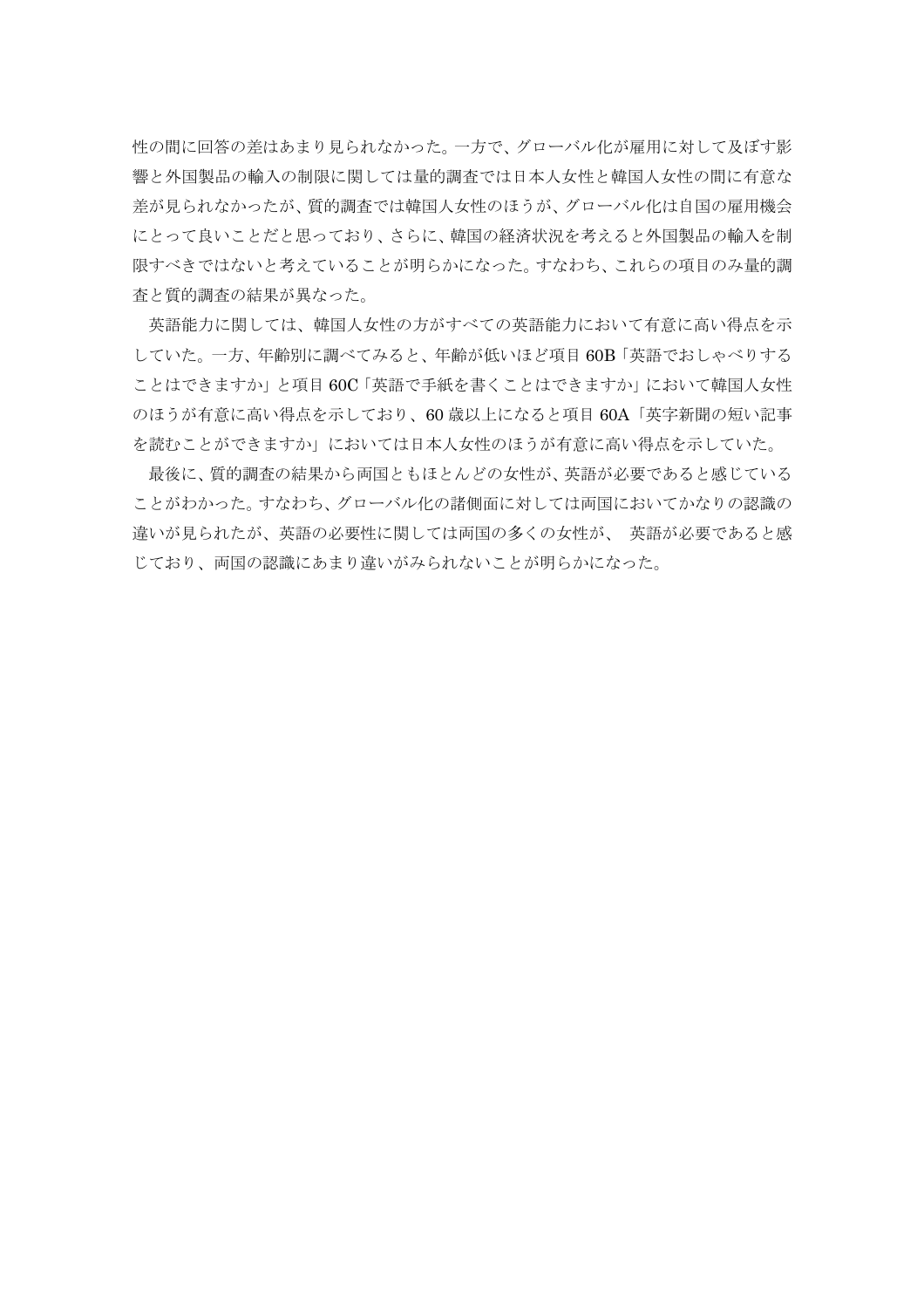## Abstract

The aim of this study is to clarify the differences between the thinking of Japanese and Korean women respectively about globalization and English including their perceptions of their own English abilities. This study used the data of Japanese (male: 1,004 and female: 1,156) and Koreans (male: 693 and female: 815) of East Asian Social Survey (EASS). Furthermore, the interviews or questionnaires of free description were conducted as well on 23 Japanese and 23 Korean women respectively.

According to the results of quantitative and qualitative research, the Japanese women agreed to the ideas surveyed more strongly than the Korean women including how positive foreign influences can be and the acceptance of foreign brides in their countries. However, when we look at the results of the qualitative research more carefully, the Japanese women agreed to these ideas from the perspective of cultural communication with foreigners. Alternatively, the Korean women answered these questions, considering Korean situations. From these results, we can assume that the Japanese women agreed to international migration from the perspective of international and cultural communication.

Japanese women, in addition, less than the Korean women supported the idea that a nation should pursue its own benefits even if causes conflict with others. The Korean women mentioned about territorial issues, but the Japanese women did not.

The average scores on cultural items were higher than on the other items. Also, in the qualitative research, many of the respondents answered that their own culture was not damaged by foreign cultures. Comparing the answers of Japanese and Korean women in the qualitative research, the Japanese women felt less than the Korean women that their own culture was not influenced negatively by foreign cultures.

Regarding the items related to the influence of globalization on their own countries' economy, there were no significant differences between Japanese and Korean women in neither the quantitative and nor qualitative research. However, regarding the items surveyed related to the influence of globalization on employment and limitations on the imports of foreign products, there were no significant differences between Japanese and Korean women in the quantitative research. On the other hand, in the qualitative research, the Korean women agreed more strongly than the Japanese women that globalization is good for employment opportunities in their own countries. The former over the latter also agreed more strongly about the liberalization of foreign imports. That is, the results related to these items differed between the quantitative and